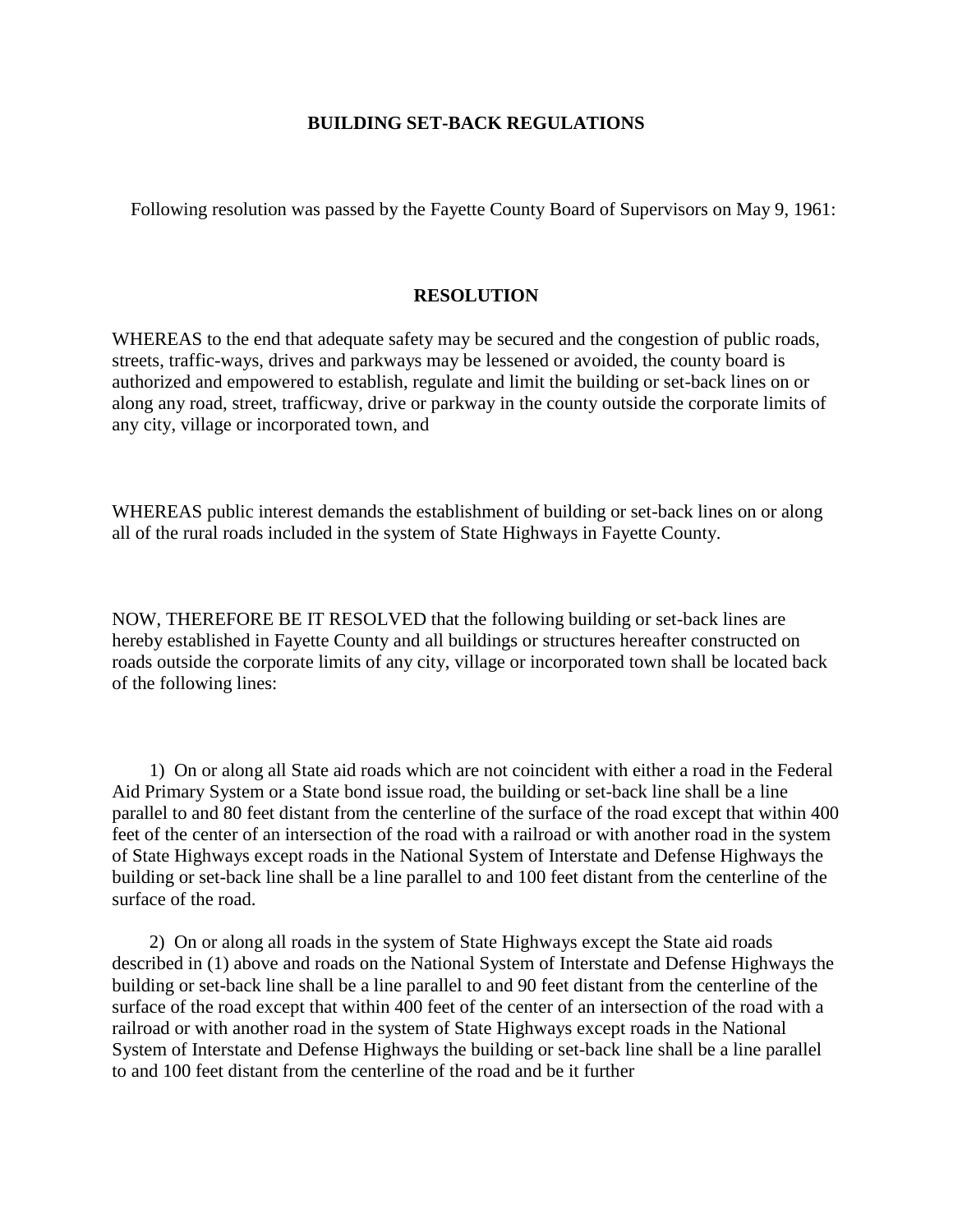RESOLVED that the establishment of these buildings or set-back lines does not constitute the taking of private property nor shall it deprive the owner of any existing property of its use or maintenance to which it is now lawfully devoted, and be it further

RESOLVED that in case any building or structure is erected or constructed in violation of this resolution or any amendment thereto, the enforcing officer, in addition to other remedies may institute any appropriate action or proceedings to prevent such unlawful erection or construction, to restrain, correct or abate such violation, to prevent the occupancy of said building or structure, or to prevent any illegal act, conduct, business or use in or about such premises, and be it further

RESOLVED that the County Superintendent of Highways is hereby designated the enforcing officer of this building or set-back line resolution, and be it further

RESOLVED that building set-back signs conforming to the requirements of the Manual of Uniform Traffic Control Devices for Streets and Highways adopted by the Department of Public Works and Buildings, State of Illinois, shall be erected where deemed necessary by the County Superintendent of Highways on roads under the county's jurisdiction and by the Department of Public Works and Buildings, State of Illinois, on roads under its jurisdiction, and be if further

RESOLVED that this resolution shall become effective and in force immediately upon adoption by the County Board Supervisors.

-----------------------------------------------------

Following resolution was adopted by the Fayette County Board of Supervisors on September 10, 1963;

## **RESOLUTION**